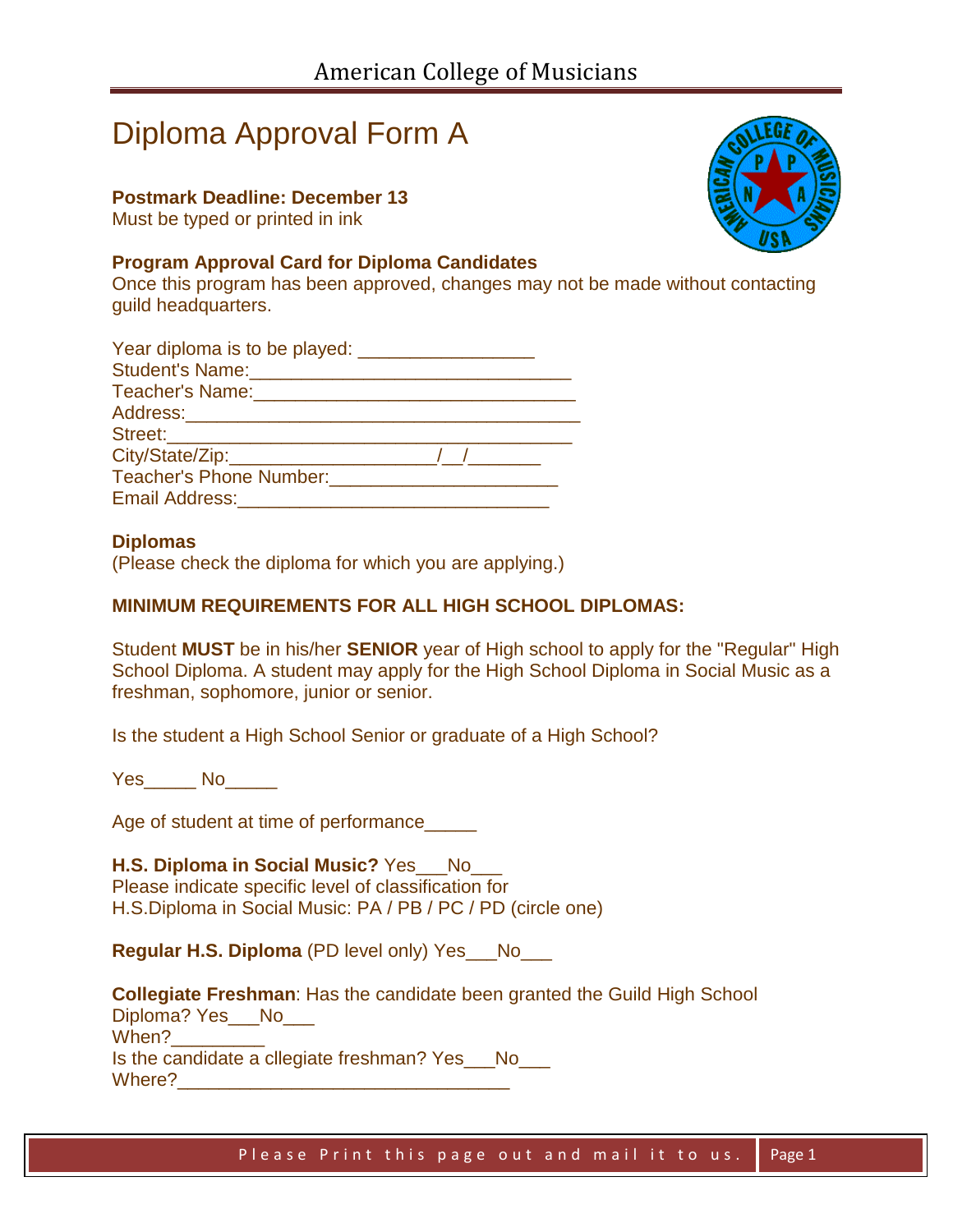**Collegiate Sophomore**: Has the candidate been granted the Freshman Collegiate Guild Diploma? Yes No When? Is the candidate a sophomore collegiate music student? Yes\_\_No\_\_\_ Where?\_\_\_\_\_\_\_\_\_\_\_\_\_\_\_\_\_\_\_\_\_\_\_\_\_\_\_\_\_\_\_\_ **Junior Collegiate**: Has the candidate been granted the Sophomore Collegiate Guild Diploma? Yes No When? Is the candidate a junior collegiate music student? Yes\_\_\_No\_\_\_ Where?\_\_\_\_\_\_\_\_\_\_\_\_\_\_\_\_\_\_\_\_\_\_\_\_\_\_\_\_\_\_\_ **Senior Collegiate**: Has the candidate been granted the Junior Collegiate Guild Diploma? Yes\_\_\_No\_\_\_\_ When? Is the candidate a senior collegiate music student? Yes\_\_\_No\_\_\_ Where?\_\_\_\_\_\_\_\_\_\_\_\_\_\_\_\_\_\_\_\_\_\_\_\_\_\_\_\_\_\_\_ **Artist**: Has the candidate been granted the Senior Collegiate Guild Diploma? Yes\_\_\_No\_\_\_\_

When? Is the candidate a college graduate in music? Yes\_\_\_No\_\_\_ From which college or conservatory did he/she graduate?

#### **Program:**

All repertoire must be original. **No** arrangements, duets, hymns, popular music, student, or teacher compositions, or transcriptions are allowed. (List specific editions used next to the title of each composition.)

**Bach:** See the Guild Syllabus for requirements. (keys and BMV/Anh numbers must be listed.)

| ۰ |  |  |
|---|--|--|
|   |  |  |

\_\_\_\_\_\_\_\_\_\_\_\_\_\_\_\_\_\_\_\_\_\_\_\_\_\_\_\_\_\_\_\_\_\_\_\_\_

**Sonata:** See the Guild Syllabus for requirements. (Keys and "K" numbers, "HOB" numbers, or opus and numbers **must** be listed.)

| 1st Movement: |
|---------------|
| 2nd Movement: |
| 3rd Movement: |
|               |

**Concerto**: The first movement of a concerto is not required, but may be included in the